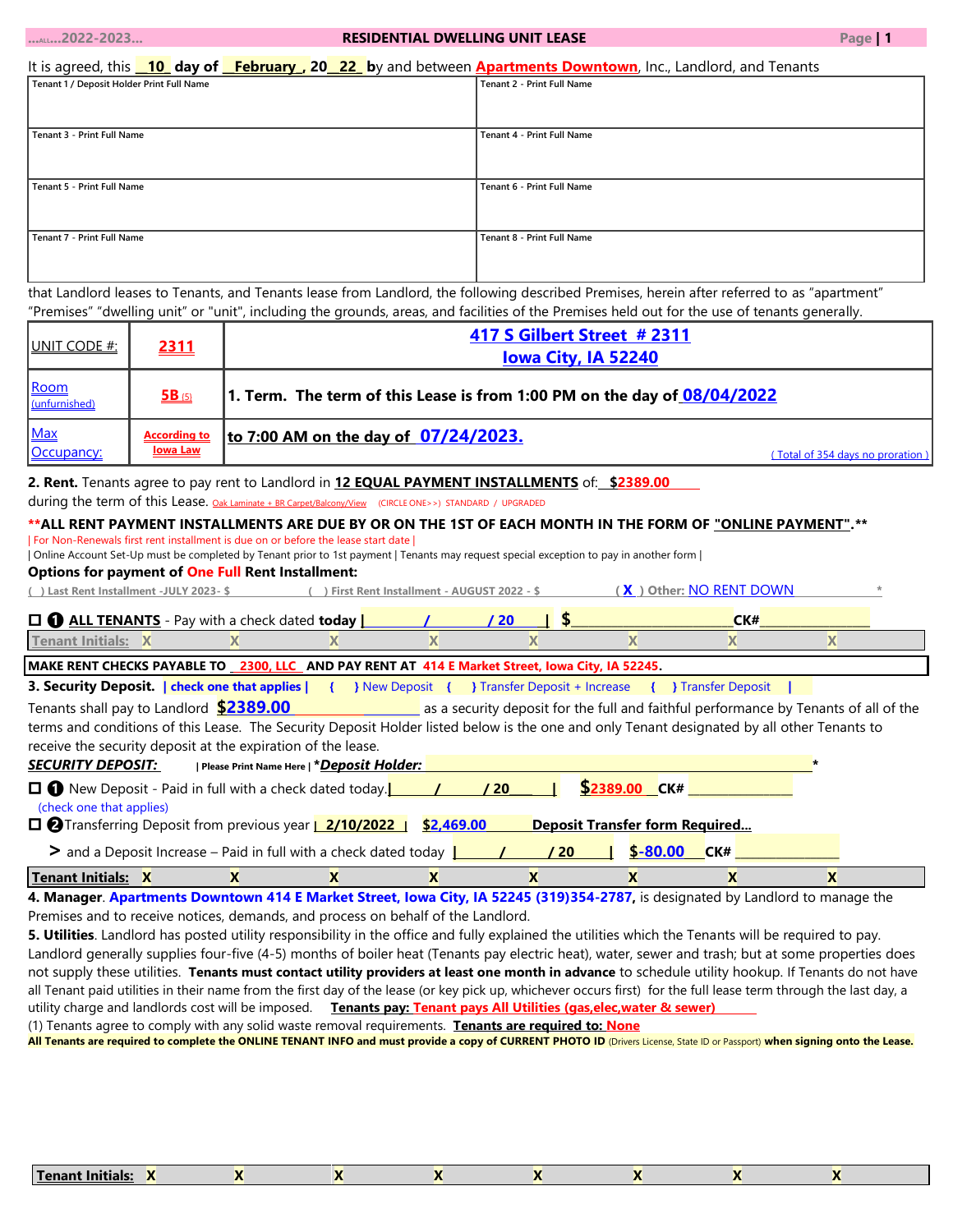**6. Occupancy**. Tenants shall occupy and use the Premises only as a residential dwelling unit. No persons who have not signed this Lease as Tenants shall occupy the Premises.

(1)There may be additional rent per month (rent will apply for remainder of lease) for each additional Tenant in excess of the number of bedrooms in the unit.

(2) Any person who is not a Tenant signed on the Lease and who moves their possessions into the unit without the Landlord's prior written consent is an additional Tenant for purposes of this Lease. Units found having Tenants not signed on the Lease could be subject to additional rent cost per month retroactive to the date they began living there. The lease may be modified to require an increased security deposit proportionate to rent for the unit.

**7. Access**. Landlord shall have the right to enter the dwelling unit with 24 hour notice in order to inspect the Premises, make necessary repairs or services, decorations, alterations, improvements, or exhibit the dwelling unit to prospective or actual purchasers, mortgagees, tenants, workmen, or contractors; provided, however, that Landlord may enter the dwelling without 24 hour notice, in case of emergency, abandonment, to make agreed or requested repairs/services, and as otherwise provided by law. Tenants agree to allow all remodeling changes scheduled during the term of the lease with appropriate notice from the Landlord.

**8. Fixtures and Improvements**. Tenants shall make no alteration (including paint) without Landlord's prior written consent. Tenants shall leave with the Premises at the termination of this Lease all alterations, additions, or improvements made by Tenants, without any payment therefore. Costs to return the unit to its prior condition may be charged to Tenants. Normal wear and tear excepted.

**9. Tenants Obligation**. Tenants shall, in addition to any other obligations in this Lease, comply with all applicable building, housing, and zoning codes, and with Chapter 562A of the Code of Iowa (Residential Landlord Tenant Act), and conduct themselves in a manner that will not disturb a neighbor's peaceful enjoyment of the Premises. Tenants further agree to keep that part of the premises that they occupy and use as clean and safe as possible (including kitchens, bathrooms, bedrooms, flooring, etc.).

**10. Rent.** Rent Installments are due no later than the 1st of each month, even if the 1st is on a holiday or weekend. For leases where rent is not more than \$700 per month, the late fee will be \$12 per day not to exceed \$60 per month. For leases where rent is more than \$700 per month, late fees will be \$20 per day, not to exceed \$100 per month.

(1) Rent paid by a mailed check is deemed paid upon receipt. Unit number and address must be on checks. There is a cost for all returned checks in addition to late fees. Rents and fees paid in more than one payment assessed additional cost per additional payment. There is a NSF bank fee for all returned online payments/checks in addition to late fees.

(2) Postdated checks must have prior written consent from the Landlord and include the appropriate late fees.

(3) Rent should be paid by ONLINE PAYMENT. Online Account Set-Up completed by Tenant prior to 1st payment | Tenants may request special exception to pay in another form.

(4) If rent is not paid when due, Landlord may terminate this Lease and seek damages for the remaining months of rent and fees due. If an eviction action is initiated by Landlord, Tenants can be charged any costs incurred.

(5) Rent is a payment to be made to the Landlord under a rental agreement. All payments required by the Landlord on the rental account, including but not limited to maintenance charges, fees, etc., shall be paid immediately.

(6) Failure to make required prepayments of rent by the dates set forth in this Lease entitles Landlord to terminate the Lease and seek damages for the balance of rent due.

(7) Tenants agree to provide one or more forms of credit card payment to Landlord upon request, to have on file for non-payment of rent.

**11. Security Deposit.** Landlord shall, within thirty days from the date of termination of the tenancy and receipt of the tenant's mailing address or delivery instructions return the deposit. If no mailing address or instructions are provided to the Landlord within one year from the termination of the tenancy the rental deposit shall revert to the Landlord and the tenant will be deemed to have forfeited all rights to the rental deposit.

**12. Present and Continuing Habitability and/or Delay in Possession**. According to Iowa Law.

**13. Holding Over**. If Tenants remain in possession after expiration of this Lease, Landlord may bring action for possession. If the holdover is not in good faith, Landlord may bring on action for actual damages.

# **14. Keys and Locks**

(1) **Keys** can be picked up at the office between 1-4 PM the day your lease starts only. Prior to the start of the lease and picking up keys, Tenants shall have all rent paid and utilities where applicable connected in their name.

(2) **Lost Key**: 24-hour notice must be given to the office to obtain a duplicate copy of an original key. Tenants may be charged for extra keys and/or lock changes.

(3) **Locks.** No additional locks shall be placed upon any door/window, including doors within the unit without the written consent of the Landlord.

(4) **Entry Lock Change**. Contact the office to arrange a time for lock change. Landlords costs per lock change may be billed to the unit.

(5) **Lock Out**. There may be a cost assessed to Tenants for a lock out. The amount of the actual charge is based upon the circumstances including calls after midnight.

#### **>> Care of Property.** (15. thru 29.)

**15.** Each Tenant or guest is responsible for taking reasonable steps for protection of his or her own person and property.

(1) Extended absences shall be reported to Landlord of more than 7 days.

(2) The video cameras in the buildings (if present) may periodically record activities. Tenants are recommended to secure potential entry points such as doors, windows, and screens.

(3) Landlord recommends Tenant(s) to promptly report to the ICPD: acts of vandalism, criminal mischief, trespassing or other.

| ∕Tenant Initials: |  |  |  |  |
|-------------------|--|--|--|--|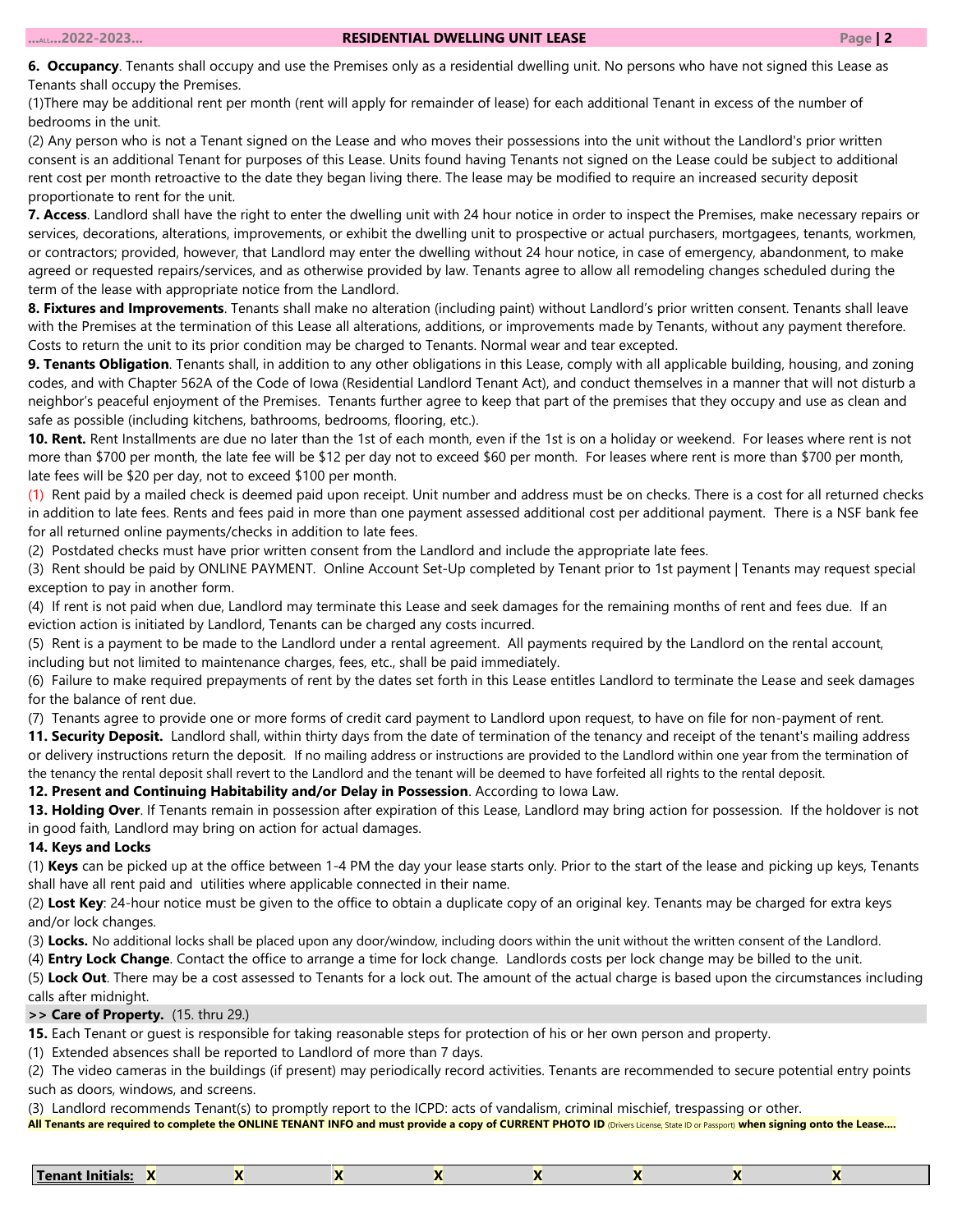#### **>> Care of Property.** (15. thru 29.) continued

**16.** Tenants agree to use the highest degree of care in maintaining the Premises and common areas throughout the lease term. Tenants agree to keep all fixtures, (bathroom, kitchen, flooring, etc.) in the apartment as clean as possible. Any alteration or damages to the apartment by the Tenants, visitors, or others, which causes a violation of City Ordinances or which necessitates repairs, may be assessed to the Tenants. **17.** Tenants agree to check smoke detector and fire extinguisher at the first of every month and report to the Landlord any necessary

maintenance.

**18.** Tenants are responsible for replacing any light bulbs and smoke detector batteries during their tenancy.

**19.** Wall and Ceiling Holes: Do not spackle nail holes, No tape-on hangers or ceiling hooks of any type are allowed.

**20.** No acids or abrasive cleaners shall be used on any of the bathtubs, sinks, plumbing, or tile work. Damp mops and Swiffer's shall be the only cleaners used on wood floors.

**21.** Shower curtains and shower rods are to be provided by Tenants (for sanitary reasons). Make sure it is inside the tub and tightly pulled to each end when showering. Damages caused by tenants without shower curtains or improper use may be charged for water damage to the floor and ceiling below.

**22.** Doors, blinds and smoke detectors shall not be removed or unattached for any reason.

**23.** Basements and attics (where applicable and non-habitable by City Code) may not be used as sleeping rooms or for storage. Roofs and fire escapes are not part of the Premises and are OFF LIMITS to Tenants and guests (except during emergencies).

(1) Tenants in units which are partially/fully below grade or first level apartments must operate dehumidification equipment in times of high humidity. **24.** Bicycles are not allowed in the building, on entrance rails, or balconies. Use bike racks.

**25.** Items outside the building, on window ledges, or in the hallways will be disposed of at the Tenants cost, including items attached to rails such, as bikes, tires, etc.

**26.** Balconies and porches, where present, are mainly ornamental and are functional for limited use only. Balconies are not guaranteed at all locations. (no indoor furniture shall be placed on porches or balconies)

(1) No more than 2 people may use the balcony/porch at a time and only light patio furniture of no more than 2 chairs and 1 table are allowed.

(2) After a heavy snowfall, Tenants shall clear balcony/porch of snow & ice.

(3) Absolutely no parties are allowed on the balcony or porch. Tenants will not use the balcony/porch after consumption of alcohol. No grills are allowed.

(4) NOTHING may be stored on balconies (This includes kegs, garbage, bikes, and grills). Tenants may be charged for the cost Landlord incurs to rectify the situation.

**27.** Cooking or doing anything else in such a way as to allow offensive odors to penetrate into public halls or other dwelling units is prohibited.

**28.** The exterior back steps and door, where present, are not to be used except for emergency.

**29.** Tenants agree to reimburse the Landlord for damages arising out of destructive acts of their visitors. Any debris or mess caused by Tenants or their visitors that is not immediately cleaned up will cause the apartment to be billed a cleanup charge. Any damages caused by the foregoing will be charged to the Tenants of that apartment.

**30. Parking** Landlord may have parking available at additional cost but does not guarantee specific stalls. Visitor parking is NOT provided.

#### **31. >> MAINTENANCE (31-32-7)**

**32. Maintenance.** Tenants are obligated to report any problems in the apartment to the maintenance department during regular business hours Monday through Friday.

(1) **MAINTENANCE Online Service Request: www.AptsDowntown.com (Online Service Request) PHONE NUMBER IS 319-351-6000** and will be answered by a telephone recorder.

(2) **EMERGENCIES**: **An emergency is a heat outage, an electrical outage, no water, or a sewer back up** (meaning sewage is backed up in the tub or sink). In the event of an emergency, first call the office: (319)354-2787. If no answer, call the **Emergency Phone Number: 319-338-0209**. In case of a fire, notify the fire department at **911**.

(3) Maintenance companies approved by Landlord will do repairs. Tenants may request in writing authorization from Landlord to have work performed by other contractors prior to damages being found by Landlord. Landlord reserves the right to accept or reject any work performed by contractors. Maintenance charges may include materials, sub-contractor bills, hourly labor charges and cost for incurred for work performed. Nights and weekends may incur additional costs.

(4) Once maintenance is requested, the maintenance call/online request is tenant's authorization for entry into the unit. Tenants agree to allow Maintenance to enter their apartment for necessary repairs for apartment turnover with proper notice. Tenants agree to allow a preventative maintenance crew to enter their apartments with proper notice during the spring/summer months in preparation for apartment turnover to repair any damages occurring during the Lease year. Charges associated with these damages must be paid immediately.

(5) Prices and material costs are subject to vary. All charges must be paid immediately, or they are added to the account's rent due balance.

(6) Tenants should obtain a ball type plunger to plunge toilets.

(7) If damage, defacement, alteration, or destruction of property by the Tenant is intentional, the Tenant may be criminally charged with criminal mischief pursuant to Chapter 716 of Iowa Law.

(8) **Mailboxes.** Landlord reserves the right to remove the mailboxes for cleaning or repairs. The Post Office requires the names of all occupants to be listed on the exterior of the mailbox.

| Tenant Initials: |  |  |  |  |  |  |  |  |
|------------------|--|--|--|--|--|--|--|--|
|------------------|--|--|--|--|--|--|--|--|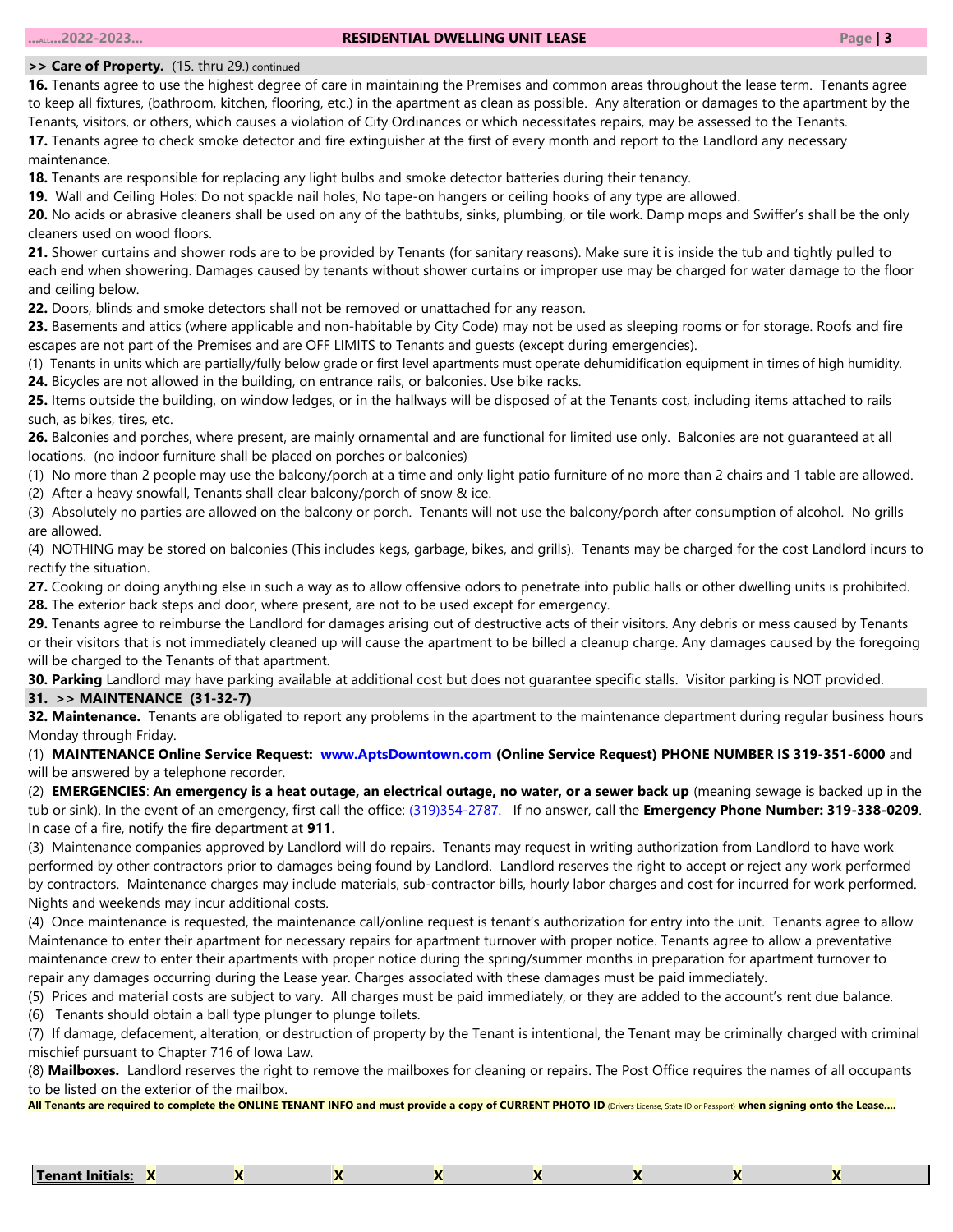#### **...ALL...2022-2023... RESIDENTIAL DWELLING UNIT LEASE Page | 4**

**33. Pest Control** for insects is performed at apartments every months. Landlord reserves the right to change pest control to quarterly, bi-weekly, weekly or otherwise with proper notice. Pest Control will enter every apartment around the 20th of the month to treat, including spraying pesticides. If a bug problem exists, Tenant shall promptly notify Landlord and provide a sample of a bug, so Pest Control knows which treatment or chemical to use. The building is pest (rodents, bed bugs, roaches, ants, etc.) free as of move-in date to the best of Landlord's knowledge and ability. If treatment is required, please contact office for treatment policy.

**34. Renewals.** All lease changes are required to be in writing.

(1) Prior to rental season, Tenants will receive the new rental rates for the coming year and/or they will be posted in the management office. Landlord reserves the right to accept or reject any renewals.

**35. Inspections.** At the end of the lease, or when the summer tenant signs the next year's lease for an apartment, and when all tenants from the apartment move out, consult the "Cleaning Expectations" info which can be picked up at the office prior to the final inspection.

**36.** Tenants will be notified of final inspection date and time in July and may choose to be present. All dates and times are final and cannot be changed by the Tenants.

(1) Failure to be moved out by the inspection appointment scheduled after the lease expires constitutes holdover and may incur rent for each additional hour plus actual damages.

(2) Tenants can be charged a lock change fee for failure to hand in ALL original keys and additionally requested keys at the inspection. Copies of original keys will not be accepted. The locks will need to be replaced or re-keyed for the security of subsequent tenants.

(3) Tenants shall keep their unit (including kitchen, bath(s), bedroom(s), flooring, etc.) as clean as the condition of the premises permits at all times. Tenants can be charged reasonable costs for general cleaning to restore the unit to its condition at commencement of the lease. All units must be vacant of all belongings at the expiration of the lease.

(4) Tenants must have all utilities (required by lease) on and in Tenant's name at the time of inspection. Utilities must be operable for proper inspection and any necessary cleaning.

(5) The floor coverings are clean at commencement of your tenancy. Tenants shall keep the flooring within the unit as clean as the condition of the premises permits at all times throughout the lease term. At the expiration of the lease, if flooring is not found to be as clean as they possibly can be (ordinary wear & tear excepted), Tenants may be charged reasonable costs for cleaning to restore the flooring in the unit to its clean condition. (6) Stove drip pans must be completely cleaned and undamaged at the final inspection. Tenants can be charged labor and materials for necessary replacement.

(7) Tenants can be charged for painting, drywall damages, corner bead damages, etc. that exceeds normal wear and tear.

(8) Tenants can be charged for necessary furniture and garbage removal.

>> Appliances and Utilities. (37. thru 44.) ... \*\*Landlord reserves the right to remove or change appliances as needed or determined.\*\* **37.** REFRIGERATOR: If the refrigerator should break down, call maintenance. Please make arrangements with friends/neighbors to store your food.

(1) Whenever the unit's electricity is turned off, make sure the refrigerator door is left open and the breaker switch is turned OFF. Failure to do so may result in ruining the refrigerator, which will be replaced at Tenants cost. Do NOT use any sharp instruments to remove frost and ice from the freezer. (2) Tenants should keep the refrigerator clean at all times. Uncleanliness and sticky substances cause seals to stick and tear. If the seal tears the compressors that cool the appliance will run indefinitely until they burn out causing the appliance to need replacement or repair. Tenants may be charged for the appliance repair or replacement.

**38.** LAUNDRY EQUIPMENT (if present) Cleanup after each use (keep dryer lint traps clean). No non machine laundry work shall be done in apartment. (1) Any machine not working should be reported to maintenance. For the benefit of other tenants please place an *"OUT OF ORDER"* sign on the machine immediately.

**39.** DISPOSAL: Do not throw bones, celery, popcorn, rice, gravy, grease, etc., into the garbage disposal or sinks. Make sure the garbage disposal is cleared before running the dishwasher. Before leaving for extended period, turn on disposal and flush two sinks full of water through the running disposal.

**40.** VENT FANS: Any damage to the unit as a result of Tenants not using proper ventilation (vent fans or windows) in the kitchen or in the bathroom can be charged to the Tenants.

**41.** Make certain the thermostat is kept above 65 degrees at all times to quard against pipes freezing. **DO NOT TURN YOUR HEAT OFF IN THE WINTER.** 

(1) Excess utility charges can be assessed to any apartment found with open windows while the heat is on.

(2) Tenants shall protect pipes to prevent freezing and bursting of the water pipes and keep the faucets closed to prevent waste or flooding of said Premises and shall be responsible for all damages to the Premises and for any loss, damage, or injury occasioned by the neglect or failure to properly look after the water pipes or faucets.

(3) Maintenance may periodically enter apartments with proper notice during the cold months to check heating systems and may turn up heat if necessary.

**42.** Tenants are responsible for excessive utility costs (dripping faucets, running toilets, open windows, etc.) due to Tenants failure to immediately report maintenance problems.

**43.**Tenants are obligated to mitigate losses (shutting off water supply, covering broken window, etc.) and calling emergency maintenance until problem is resolved.

|  | Tenant Initials: |  |  |  |  |  |  |  |
|--|------------------|--|--|--|--|--|--|--|
|--|------------------|--|--|--|--|--|--|--|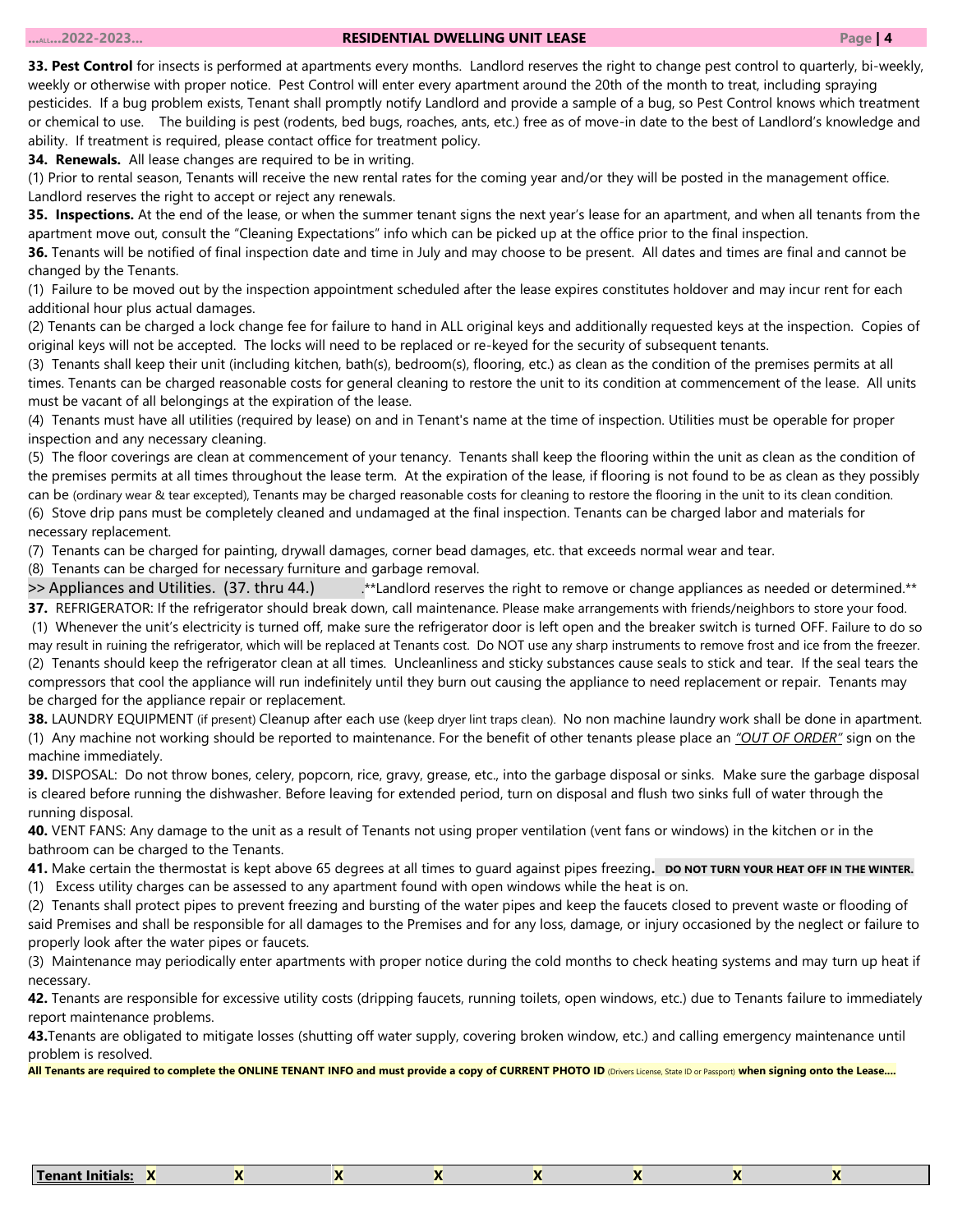# *>>* **Appliances and Utilities.**(37. thru 44.)

**44.** Apartment refuse must be in plastic bags and placed inside the dumpster provided. Additional policies on separation of refuse may be implemented as required by City Codes.

(1) Units may be charged Landlords cost for trash left in the laundry rooms, hallways, decks, front lawns, etc.

(2) Disposal of appliances, furniture, tires, wood products, oil, batteries, cardboard, etc. are not allowed in or around the dumpsters. Please take directly to the City landfill.

# **>> Rules of Occupancy.** (45. thru 52.)

**45.** No grilling (charcoal, gas or wood) is allowed on the premises as they pose a fire hazard to the building. No parties or events of any kind are allowed in the common areas. The roof and fire escape are off limits for all activities.

**46.** All loud noise and boisterous conduct are strictly prohibited at all hours.

(1) Doors, patio doors, and windows must be kept closed, if necessary, to prevent your stereo, TV, etc. noise from penetrating hallways or other apartments.

(2) All social gatherings are to be held within the confines of the apartment so that the stereo and noise does not filter into the halls or any other apartment. No kegs are allowed in any unit or common area.

(3) If the office receives noise complaints regarding an apartment, corrective legal remedies will be pursued as provided by City ordinance or State law.

**47.** All social gatherings/parties in excess of 10 guests must be registered at the management office at least 24 hours in advance.

(1) Tenants may be assessed a labor cleanup charge for any parties on the premises that are not kept clean.

(2) Tenants may be assessed any fines assessed by the city of Iowa City for a disorderly house, citations for illegal drugs, alcohol, etc. on the Premises.

(3) For safety reasons the maximum number of people in the apartment at one time is fifteen (15).

**48.** Smoking is prohibited on the Premises anywhere. This includes the entire apartment, balcony, all common areas and garage/courtyard. Please inform visitors of smoking policy.

(1) Tenant found in non-compliance with smoking regulations can be assessed per incident for damages.

(2) Any discoloration or smell due to smoking is considered damage to the property and the costs of remedies may be assessed to the Tenants. Remedies may include, but are not limited to, replacing the flooring and painting of the unit. Landlord may increase the rental deposit to cover the costs of actual damage.

**49.** Natural evergreen trees and pumpkins are not allowed in the apartments or on balconies for safety reasons.

**50.** It is recommended for tenants to file a police report for any damage to the Premises, attempts to enter the Premises, or vandalism to the Premises by unknown persons as promptly as possible.

**51.** No pets are allowed in the building or on the Premises at any time. Tenants may be assessed labor cleanup charges (if applicable) for each violation. Tenants agree to an increase in the rental deposit due to potential damage if found with a pet. Reasonable accommodations accepted.

**52.** The Landlord reserves the right to adopt additional or revise rules, for the safety, care, and cleanliness of the Premises and for the preserving of good order therein.

# **>> House, Duplex & Townhouse Tenants. (53. Thru 57.)**

# **53. \*\*\* The following provisions apply to lease where a house, duplex or townhouse is rented as one unit \*\*\***

**54.** House Tenants are responsible for their own extermination of any insects, rodents, or pests on the Premises throughout the lease term. **55.** House Tenants are responsible for shoveling and salting/sanding the sidewalks, driveways (detached dwelling units), and entry into the dwelling unit by 8 AM following each snowfall. Tenants are responsible for unmaintained sidewalks/driveways.

**56.** Yards must be neat and clear of trash and debris at all times.

**57.** House Tenants must purchase two 30-gallon trashcans and place at the side of the curb once a week for pickup unless City provided containers are available. Contact the City for your trash collection day. (Townhouses may not apply)

# **>> Miscellaneous.** (58. thru 62.)

**58**. This writing, including any addendum(s) attached, constitutes the entire agreement between the parties with respect to the subject matters; and no statement, representation or promise with reference to this Lease, shall be binding upon either of the parties unless in writing and signed by both Landlord and Tenants. All Tenants must sign this Lease.

**59.** Words and phrases herein shall be construed as in the single or plural number, and as masculine, feminine, or neuter gender.

(1) The invalidity or unenforceability of any provision hereof shall not affect or impair any other provision in the Lease agreement.

(2) If any lease provisions are found to be inconsistent with 562A, the law shall supersede the terms of this lease.

(3) All addendums hereto are by this reference incorporated in this Lease and made a part hereof.

**60.** Tenants grant permission to Landlord to release their phone number to incoming or outgoing Tenants for general questions.

(1) Tenants agree all information regarding the lease may be shared with the parent/guardian or emergency contact listed on the Tenant information sheet.

|  | <b>Tenant Initials:</b> |  |  |  |  |  |  |  |
|--|-------------------------|--|--|--|--|--|--|--|
|--|-------------------------|--|--|--|--|--|--|--|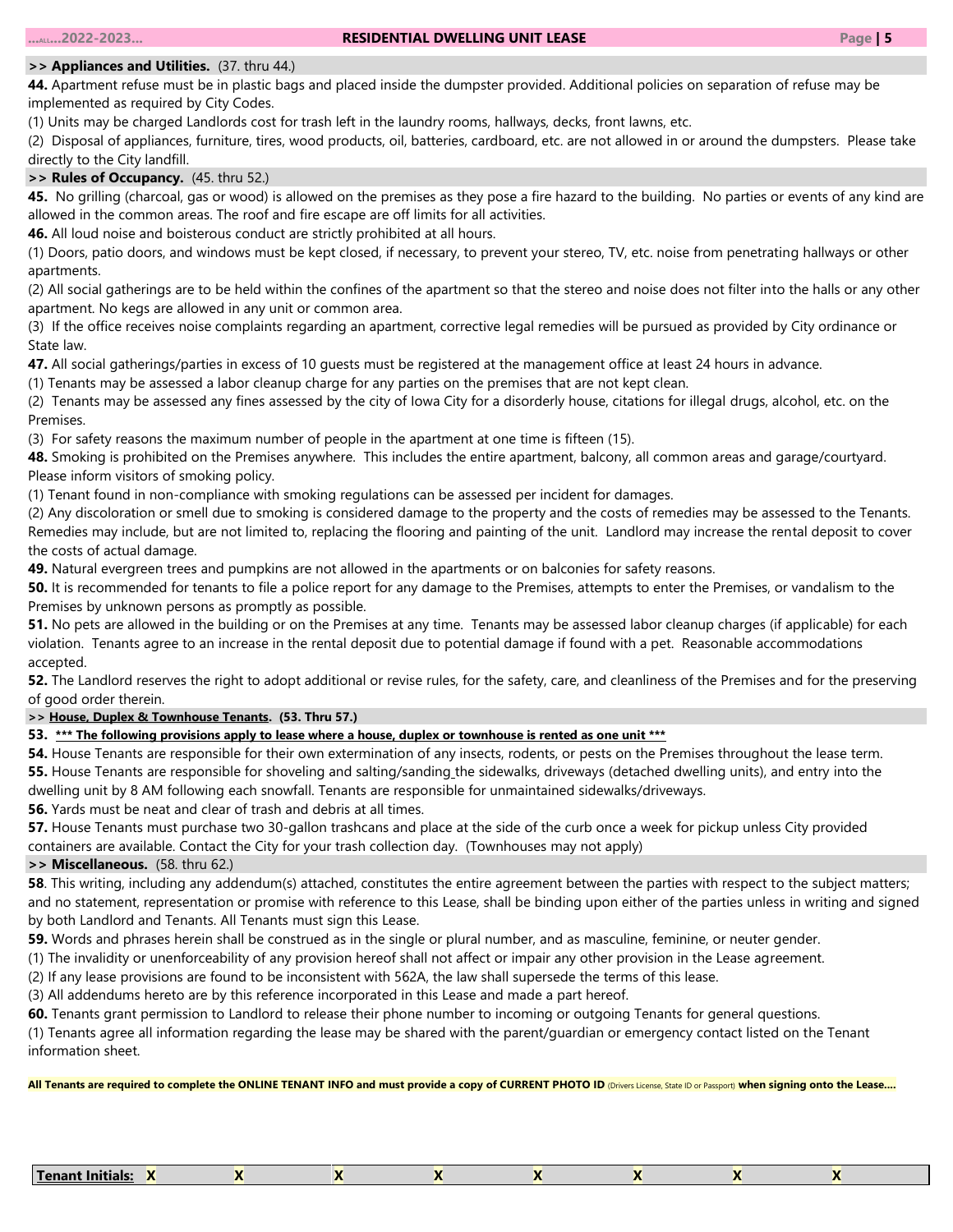#### **>> Miscellaneous.** (58. thru 62.)

**61.** Tenants must obtain ad secure liability insurance for costs and damages caused by Tenants and their guests, including theft, fire, vandalism, water damage. Tenants may purchase their own insurance or use existing coverage from parents, etc. Landlord must be added as additional interest and be provided notice of cancellation. Tenants shall obtain coverage of \$100,000.00. Upon Landlords request Tenants shall provide proof of Liability Insurance.

\*\* If Renters insurance exceeds 1.5% of the monthly total rent cost, please provide written documentation to Landlord supporting this.\*\*

**62**. Tenant agrees that any damage sustained to the property of the Landlord by fire caused by negligence, carelessness or willful act or omission of the Tenant or guests are the responsibility of the Tenant.

(1) The Landlord or its insurer may file a claim or lawsuit against the Tenant to recover the cost to repair or replace the damaged property, including any loss of rents or damages to the property of other tenants, arising from the act or omission of the Tenant.

# **63. TENANTS AGREE TO BE JOINTLY AND SEVERALLY LIABLE FOR RENT, FEES, CHARGES AND ALL OTHER OBLIGATIONS UNDER THIS LEASE.**

**64.** Tenants understand there are 12 equal rent payment installments due during the terms of this lease for a total of \$28668.00 rent and 354 days, no proration.

**65.**Tenants represent and warrant that as of the date of signing this Lease that all tenants have reached their majority age and are legally competent to enter into this Lease. Tenants younger than 18 years of age must have a guarantor sign the lease.

**66.** \*\*\*\* This agreement is a legally binding contract and may not be terminated once it is signed. All Tenants living in the dwelling unit must be signed on the lease. \*\*\*\*

**67.** \*\*\*\* This lease becomes effective and binding as soon as it is signed for each person who signs it, even if prospective or intended co-tenants do not sign. \*\*\*\*

| Tenant<br>Signature | Tenant<br>Signature |  |
|---------------------|---------------------|--|
| Print Name          | Print Name          |  |
| Print Email         | Print Email         |  |
| Print Phone #       | Print Phone #       |  |

| Tenant<br>Signature | Tenant<br>Signature |  |
|---------------------|---------------------|--|
| Print Name          | Print Name          |  |
| Print Email         | Print Email         |  |
| Print Phone #       | Print Phone #       |  |

| Tenant<br>Signature | Tenant<br>Signature |  |
|---------------------|---------------------|--|
| Print Name          | Print Name          |  |
| Print Email         | Print Email         |  |
| Print Phone #       | Print Phone #       |  |

| Tenant<br>Signature | Tenant<br>Signature |  |
|---------------------|---------------------|--|
| Print Name          | Print Name          |  |
| Print Email         | Print Email         |  |
| Print Phone #       | Print Phone #       |  |

| Landlord                     | Date             |  |
|------------------------------|------------------|--|
| -<br>'anature<br><b>Sidr</b> | $\sim$<br>Signed |  |
|                              |                  |  |

| Tenant<br>`Initiai. |  |  |  |  |
|---------------------|--|--|--|--|
|                     |  |  |  |  |